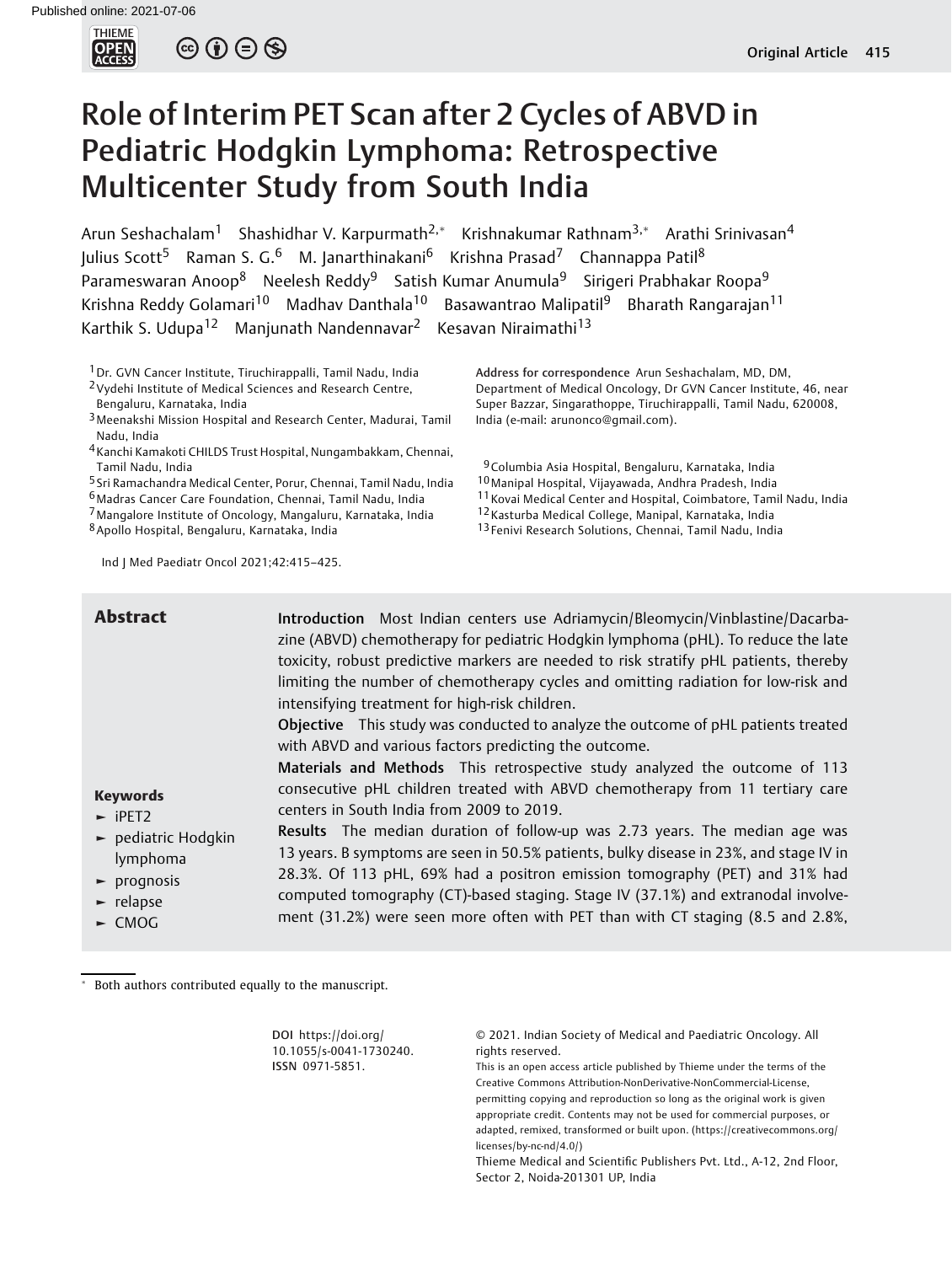respectively). Among 64 patients with interim PET scan after two cycles (iPET2), 20.3% did not achieve complete remission (CR) and no factors were significantly associated. The 4-year event-free survival (EFS) rate of the entire cohort was 86%. The 4-year EFS rate was 93% for patients with CR in iPET2 and 52% for patients not achieving CR. The only independent predictor of low EFS was iPET2 response ( $p < 0.05$ ).

Conclusion Our study confirms the prognostic role of PET scan staging and response assessment. Not achieving CR on the iPET2 scan indicates poor prognosis and warrants clinical trial enrollment for a better outcome.

# Introduction

The cure rate of pediatric Hodgkin lymphoma (pHL) with combined multiagent-chemotherapy and radiation has steadily improved over the years. $1-12$  The primary aim of combined modality treatment in pHL is to strike a balance between cure and late toxicity. Consequently, efforts have focused on risk-based and response-based strategies. The German society of Pediatric Oncology and Hematology-Hodgkin diseases 95 trial showed radiation therapy (RT) could be safely omitted in low-risk pHL.<sup>13</sup> The European pediatric and adolescent HL network evaluated the omission of RT in all patients with adequate positron emission tomography (PET)-based response to two cycles of Oncovin/Etoposide/Prednisone/Adriamycin (OEPA). The interim results of this study suggested the feasibility of eliminating RT in patients with an adequate response. The use of OEPA/COP-DAC in pHL patients decreases the total cumulative dose of alkylators and anthracyclines, but the long-term toxicity associated with etoposide, procarbazine, and radiation needs consideration.<sup>14</sup>

In a resource-limited setting, factors like management cost, treatment abandonment, availability of pediatric oncologist, and lack of transplant centers play a key role in the outcome. As the number of relapsed pHL undergoing salvage chemotherapy and the transplant is low, most of the centers in India aim for a high cure rate with low relapses and continue to use Adriamycin/Bleomycin/Vinblastine/Dacarbazine (ABVD) chemotherapy.<sup>15–19</sup> To reduce the late toxicity and limit to the number of chemotherapy cycles, we need to identify robust predictive markers that risk stratifies pHL patients into low-risk and high-risk categories.

Although the International Prognostic Score (IPS) is widely used for prognostication of HL, it includes certain predictors that are not applicable to the pediatric/adolescent population.20–<sup>23</sup> Role of Childhood Hodgkin International Prognostic Score (CHIP) is limited to intermediaterisk pHL patients and there is a paucity of data regarding the prognostic role of CHIP in pHL patients treated with ABVD.24,25

The present data on the role of iPET2 scan in pHL patients are conflicting and require further prospective trials.<sup>26–30</sup> In comparison with adult HL patients, the studies on interim PET scan after two cycles (iPET2) response adapted treatment modification in children are sparse.<sup>26,31-34</sup>

This study was conducted to ascertain the outcomes of children with HL treated with ABVD chemotherapy and to analyze various factors predicting the outcome.

# Materials and Methods

### Study Design

Ours was a retrospective study with secondary data collection.

## Patient Eligibility

One hundred and thirteen consecutive HL patients, younger than or equal to 18 years of age, and started on the ABVD chemotherapy regimen were included. Patients who were diagnosed, but refused treatment, were excluded. Patients diagnosed as nodular lymphocytes preponderance HL were excluded.

## Study Period and Study Sites

We collected the data of all consecutive, previously untreated pHL patients from February 1, 2009 to January 31, 2019. The study was conducted in 11 private tertiary care centers involving nine cities across three states in South India (►Appendix A).

## Diagnosis and Management of pHL

All patients required histopathological diagnosis using excisional nodal or core needle or bone marrow biopsy. Morphologic evaluation and classification of the patients were done by the revised World Health Organization (WHO) Classification of Tumours of Hematopoietic and Lymphoid Tissues.<sup>35</sup>

The workup included documentation of presenting complaints including B symptoms (unexplained fevers, more than 10% weight loss and/or drenching night sweats), physical examination, and investigation reports. The stage was assigned based on The Ann Arbor staging system with Cotswolds modifications and decided using clinical examination, computed tomography (CT), and/or PET scan.<sup>36</sup> Earlystage prognostic grouping included stage  $I_A$ ,  $II_A$ ,  $I_X$ ,  $II_X$ , and advanced stage included stage  $I_B$ ,  $II_B$ , III, and IV. Early-stage pHL patients were further categorized into favorable and unfavorable based on the presence of one or more risk factors. The risk factors were extranodal disease, bulky mediastinum, erythrocyte sedimentation rate (ESR) more than 50 mm/h, and three or more nodal site involvement.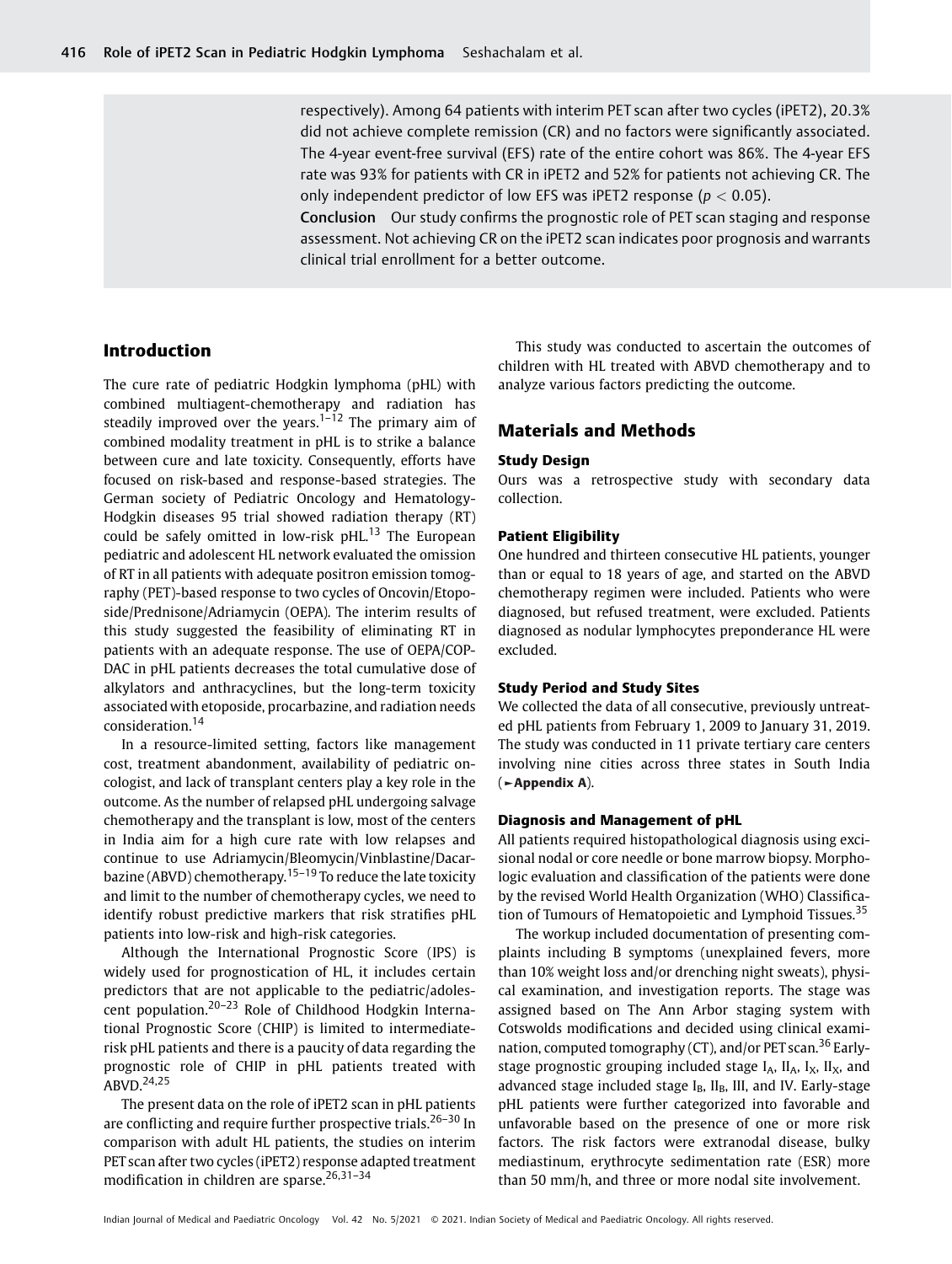The chemotherapy regimens used to treat the patients during the study period were ABVD. The risk stratification, number of cycles of chemotherapy, the timing of response assessment, the addition of involved-field radiotherapy (IFRT), and the IFRT dose were individualized based on the decision of the treating institution multidisciplinary tumor board. Patients with early-stage disease (stages I and II) and advanced-stage disease (stages III and IV) were scheduled for a minimum of four and six cycles of chemotherapy respectively. The response was assessed clinically after each cycle and radiologically after completion of two cycles for earlystage and after two or four cycles of chemotherapy for advanced-stage pHL patients. Few patients had the radiologic assessment of response after completing six cycles. It was the practice during the period of study in some treating centers to restrict to two cycles of chemotherapy along with IFRT for early-stage—favorable pHL patients and to give two additional cycles of chemotherapy after documentation of radiologic complete remission (CR) for a maximum of six cycles for early-stage and eight cycles in advanced-stage pHL patients.

ABVD was delivered as per the original schedule.  $37,38$ Interim response assessment was done after two cycles for early-stage and two or four cycles for the advanced stage. Radiology reporting of the interim CT scans was based on Lugano recommendation for response assessment and PET images according to the five-point Deauville score.<sup>39,40</sup> Deauville score of one, two, or three were considered as negative/(CR) in interim scans, while a score of one and two was considered negative/CR at end of treatment scans. Repeat imaging (PET or CT) was done after the completion of additional chemotherapy cycles.

Patients who failed to achieve CR after two cycles of ABVD, bulky disease at presentation, early-stage patients, and residual disease at the end of treatment were considered for consolidation radiotherapy. In patients who initially had bulky disease, early-stage patients received IFRT with a total dose of between 20 and 30 Gy, and in patients with residual disease, IFRT was administered to the site at a dose that was between 30 and 36 Gy. IFRT was administered in a daily fraction of 1.8 to 2 Gy and was given 5 days of the week.

After completing treatment, patients were followed up clinically and investigations were performed only if there were clinical signs or symptoms.

## HL Electronic Database

As a routine, a list of all newly registered patients with HL was prepared based on the information collected using a data collection form ( $\blacktriangleright$ Appendix B) from patient case records, outpatient department files, and investigation reports. This was retrospectively captured into an electronic database using online Google forms in all the 11 tertiary care centers.

## Data Variables and Source of Data

Variables extracted from the pHL electronic database were the name of the treating center, patient ID, age, stage, sex, B symptoms, site of lymphadenopathy, albumin, ESR, histology, extranodal sites, mediastinal involvement, interim and end of treatment response, treatment toxicity, treatment modifications, and outcome (alive and in remission, relapse, death, loss to follow-up). CHIP score was calculated using four variables (fever, hypoalbuminemia, mediastinal involvement, and stage IV). Dates of diagnosis, treatment initiation of ABVD, iPET scan, and outcome or censoring (whichever was earlier) were also collected. The loss to follow-up was defined as "missing two scheduled visits to the center and not responding to telephonic reminders." The last center visit was considered as the date of loss to follow-up. Patients who were lost to follow-up were censored and not considered for analysis after the date of loss to follow-up.

#### Data Analysis

Data were analyzed using STATA (version 12.1, copyright 1985–2011 StataCorp LP USA, serial number: 30120504773). Frequency, proportion, mean (standard deviation [SD]), median (interquartile range [IQR]) were used.

Our primary objective was to measure the event-free survival (EFS)and overall survival (OS) at 2 years and 5 years. Any relapse, death, or treatment failure was considered as an "event" (unfavorable outcome). Not achieving CR at the end of treatment with ABVD chemotherapy was considered a treatment failure. Since only one death was documented, OS was not calculated. All patients were censored at the date of lost to follow-up, or May 31, 2019, whichever was earlier. EFS was estimated using the Kaplan–Meier method, and variables were compared using the log-rank test. p-values< 0.05 were considered significant. Crude hazard ratios were calculated using Cox proportional hazard regression to determine the risk factors for events. Factors predicting outcome and nonachievement of CR in an iPET2 scan were assessed using log-binomial regression.

#### Ethics

Ethics approval was obtained from Dr. GVN Ethics Committee, Dr. GVN cancer institute, Tiruchirappalli, India (Protocol No. PHL/07/2018 dated July 30, 2018) (►Appendix C). As the study involved the review of patient records (secondary data), a waiver for informed consent was sought and approved by the ethics committees. Administrative approval was obtained from collaborative institutions before starting the study and was performed in accordance with the ethical standards laid down in the 1964 Declaration of Helsinki and its later amendments.

## Results

One hundred and thirteen patients with pHL were identified during the 10 years. The median age was 13 years (SD: 4.96) and 83 of 113 pHL patients (73.5%) were male. The most common histopathology was mixed cellularity (32.8%)  $($   $\blacktriangleright$  Table 1).

## Baseline Imaging Characteristics

Of 113 pHL, 78 (69.1%) patients had PET scan and 35 (30.9%) had CT scans as baseline investigation. Stage IV disease was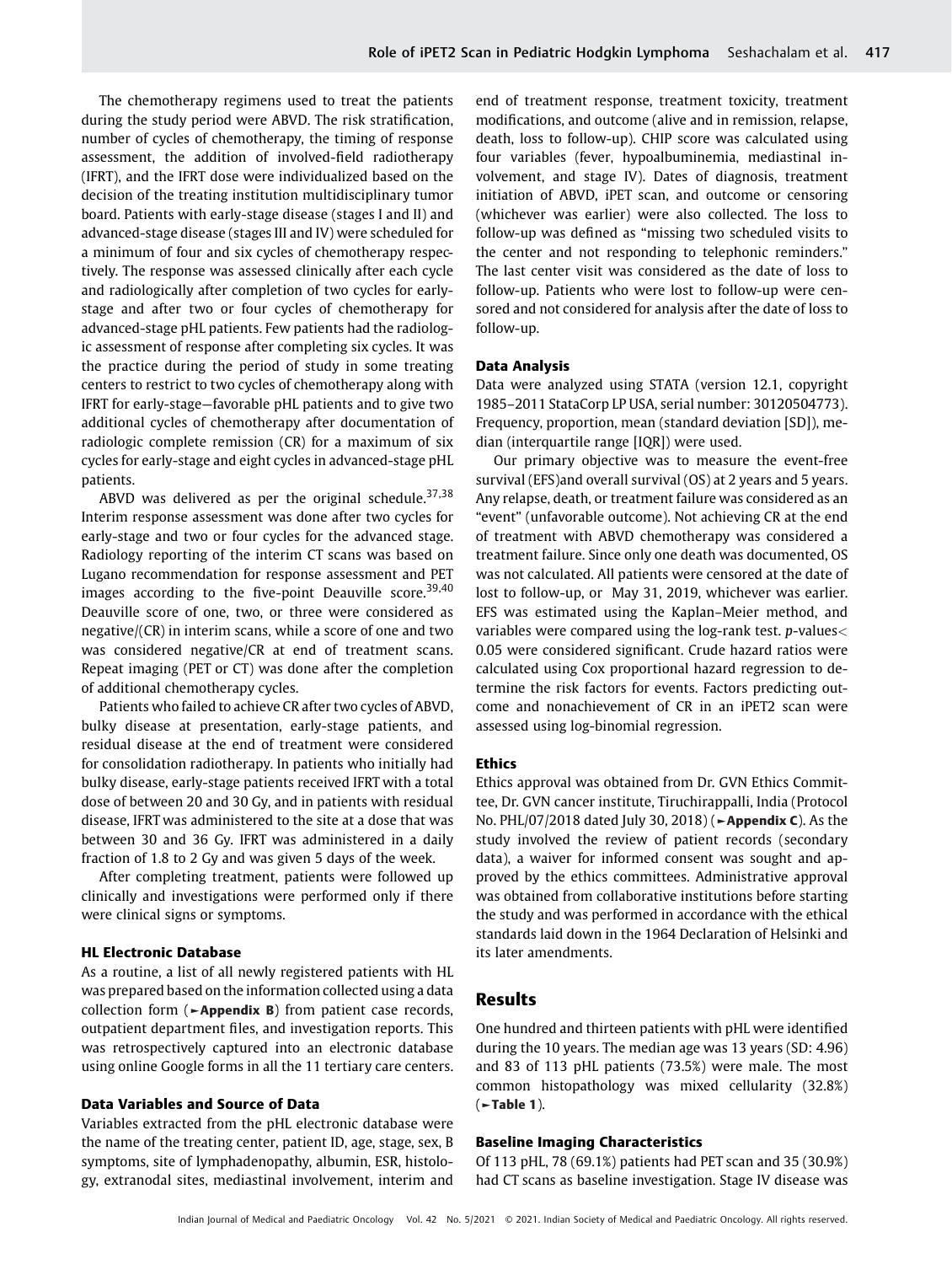Table 1 Profile of pHL patients treated in 11 tertiary care centers across South India (2009–2019)

| <b>Characteristics</b>              | n(%)        |
|-------------------------------------|-------------|
| <b>Total</b>                        | 113 (100.0) |
| Demographic                         |             |
| Age (in y)                          |             |
| $\leq 5$                            | 17(15.1)    |
| $06 - 12$                           | 37 (32.7)   |
| $13 - 18$                           | 59 (52.2)   |
| Sex                                 |             |
| Male                                | 83 (73.5)   |
| Female                              | 30 (26.5)   |
| Clinical                            |             |
| B-symptoms                          | 57 (50.5)   |
| Bulky disease (nodal size $> 6$ cm) | 26 (23.0)   |
| Number of nodal sites               |             |
| $\leq$ 3                            | 11(9.7)     |
| >3                                  | 102 (90.3)  |
| Laboratory                          |             |
| Histopathology                      |             |
| Nodular sclerosis                   | 19 (16.8)   |
| Mixed cellularity                   | 37 (32.8)   |
| Lymphocyte rich                     | 13 (11.6)   |
| Lymphocyte depleted                 | 1(0.8)      |
| Unclassified                        | 43 (38.0)   |
| $ESR$ (mm/h)                        |             |
| $<$ 30                              | 25(22.2)    |
| $30 - 50$                           | 14 (12.4)   |
| >50                                 | 24 (21.2)   |
| Not done                            | 45 (39.8)   |
| Missing data                        | 5(4.4)      |
| Albumin < 35 gm/dL                  | 35 (40.0)   |
| Staging investigation results       |             |
| Mediastinal involvement             | 49 (43.4)   |
| Bulky mediastinum                   | 11(9.7)     |
| <b>CHIP</b> score                   |             |
| Low risk $(0-1)$                    | 60 (53.1)   |
| High risk (2,3,4)                   | 53 (46.9)   |

Abbreviations: CHIP score, Childhood Hodgkin International Prognostic score; ESR, erythrocyte sedimentation rate; pHL, pediatric Hodgkin lymphoma.

seen in 29 (37.1%) of 78 pHL patients with a baseline PET evaluation and three (8.5%) of 35 pHL patients with a baseline CT scan evaluation. Extranodal sites were seen in 29 (37.1%) of 78 pHL patients with baseline PET scan evaluation and one (2.8%) of 35 pHL patients with baseline CT scan evaluation (►Table 2).

## Prognostic Grouping and Treatment's Profile

Stage I was seen in 13 (11.5%) pHL patients and stage IV in 32 (28.3%) patients (►Table 2). Of 113 patients, 104 patients completed treatment, six patients abandoned treatment, and three had a change of treatment protocol due to progressive disease. The early-stage based on prognostic grouping was seen in 34 (30.0%) and advanced stage in 79 (69.9%) patients (►Table 3).

## Early-Stage Disease

Of 34 early-stage pHL patients, six (17.6%) were in favorable and 28 (82.4%) were in unfavorable prognostic group (►Table 3). The median number of cycles of ABVD chemotherapy in early-stage pHL patients was four cycles (range: 2, 8). Three of the six favorable prognostic group early-stage pHL patients received two cycles along with IFRT treatment. Fifteen (44.1%) early-stage patients received four cycles, of which six underwent combined modality treatment  $(-Table 4).$ 

### Advanced Stage

Of 79 advanced-stage pHL patients, 42 (53.1%) received six cycles and 28 (35.4%) received eight cycles ABVD chemotherapy (►Table 4). The median number of cycles was six (range: 2, 8). Nine advanced pHL patients discontinued ABVD treatment. Among nine patients, five patients are alive and disease-free, two patients are alive with the disease on metronomic treatment, one patient died due to progressive disease, and one patient with the progressive disease was rescued with salvage chemotherapy followed by transplant. Radiotherapy was given to 15 (18.9%) out of 79 advanced pHL patients, of which six cases received RT for partial remission status in the interim scan, six cases for the bulky site at initial presentation, and three cases for the residual disease at the end of treatment.

#### Response Assessment

Results of the interim and end of treatment assessment are depicted in ►Table 5. CR at interim and end of treatment assessment was 79.4% ( $n = 69$ ) and 87.7% ( $n = 57$ ) with PET and 46.1 ( $n = 12$ ) and 77.5% ( $n = 31$ ) with CT-based imaging, respectively. Nearly 92.0% completed treatment and 85.0% achieved CR at the end of treatment.

## iPET2 Response Assessment

Among 113 patients, 64 (56.6%) patients underwent iPET2 scan. ►Fig. 1 depicts the outcome of pHL children with iPET2 scans. Of the 64 children with iPET2 scan, 51 (79.7%) patients achieved CR, and 13(20.3%) failed to achieve CR.

Five of 64 patients with iPET2 scan discontinued treatment. Among those five patients, four are alive and diseasefree and one patient had treatment failure. Of the four patients who are alive and disease-free, three patients had CR in iPET2 scan and one had progressive disease in iPET2 requiring salvage chemotherapy and transplant. The patient who had treatment failure did not achieve CR in the iPET2 scan.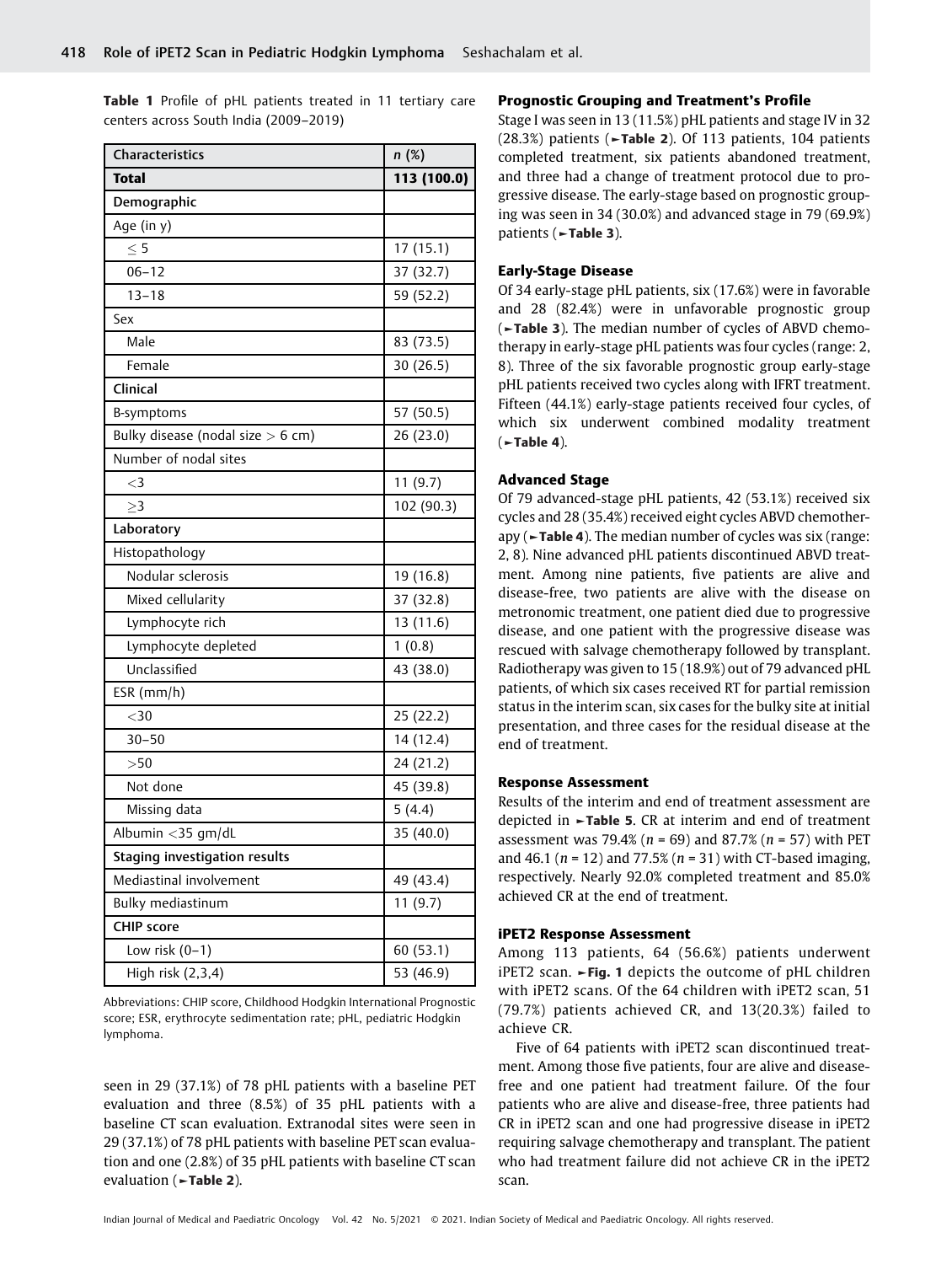| <b>Parameters</b>       | <b>Total</b><br>n(%) | <b>PET</b> based<br>n(%) | CT based<br>n(%) |
|-------------------------|----------------------|--------------------------|------------------|
| <b>Total</b>            | 113 (100)            | 78 (100)                 | 35 (100)         |
| Stage                   |                      |                          |                  |
| Stage I                 | 13(11.5)             | 12 (15.4)                | 1(2.8)           |
| Stage II                | 38 (33.6)            | 21(27.0)                 | 17(48.5)         |
| Stage III               | 30(26.6)             | 16 (20.5)                | 14(40.0)         |
| Stage IV                | 32 (28.3)            | 29 (37.1)                | 3(8.5)           |
| Extranodal involvement  |                      |                          |                  |
| Spleen                  | 12(10.6)             | 12 (15.4)                |                  |
| Bone                    | 14 (12.3)            | 14 (17.9)                |                  |
| Others <sup>a</sup>     | 7(6.2)               | 6(7.7)                   | 1(2.8)           |
| Mediastinum involvement | 49 (43.4)            | 34 (43.6)                | 15(42.8)         |
| Bulky sites involvement | 26(23.0)             | 16(20.5)                 | 10(28.5)         |

Table 2 Staging outcomes based on the baseline imaging used for initial evaluation of pHL patients treated in 11 primary centers across South India (2009–2019)

Abbreviations: CT, computed tomography; PET, positron emission tomography; pHL, pediatric Hodgkin lymphoma.

a Lung—5, liver—1, skin—1 (1 case had both lung and spleen involvement, 1 case had both lung and skin involvement, and 1 case had bone and spleen).

Table 3 Staging and prognostic grouping of pHL patients treated in 11 tertiary care centers across South India (2009– 2019)

| Characteristics             | n(%)         |  |
|-----------------------------|--------------|--|
| Stage                       |              |  |
|                             | 13 (11.5)    |  |
| Ш                           | 38 (33.6)    |  |
| Ш                           | 30(26.6)     |  |
| IV                          | 32 (28.3)    |  |
| Early stage <sup>a</sup>    | 34 (30.0)    |  |
| Favorable <sup>b</sup>      | 6/34(17.6)   |  |
| Unfavorable <sup>b</sup>    | 28/34 (82.4) |  |
| Advanced stage <sup>c</sup> | 79 (70.0)    |  |

Abbreviation: pHL, pediatric Hodgkin lymphoma.

<sup>a</sup>IA, IIA, IX, and IIX.

 $^{\rm b}$ Categorized into favorable and unfavorable based on the presence of  $\geq$ 

1 of the following factors: Extranodal disease, bulky mediastinum, ESR

 $>$  50 mm/h, 2 or more the 2 nodal site involvement.

c IB, IIB, III, and IV.

# **Toxicity**

The most common acute toxicity was grade IV febrile neutropenia seen in eight patients. There were no cases with anthracycline cardiotoxicity, bleomycin-induced lung toxicity, and second malignancy.

### Event Free Survival

Of the total 337.86 person-years of follow-up, 17 events were documented giving an incidence rate of five (confidence interval [CI]: 3.1–8.1) per 100 person-years followup. Of 17 events, four had treatment failure, seven relapsed,

and six had progressive disease. One patient with a progressive disease died. ►Fig. 2 shows the outcome of the entire cohort.

The median duration of follow-up was 2.73 years (IQR: 3.32 years) and the 2- and 4-year EFS of the entire cohort were 86.0 and 81.0%, respectively (►Fig. 3). For early-stage pHL patients, 2- and 4-year EFS rates were 90.0 and 83.0%, while for advanced-stage pHL patients, these were 85.0 and 80.0%, respectively. The 2- and 4-year EFS rates for iPET2 positive patients were 67.0 and 52.0%, while for iPET2 negative patients these were 93.0 and 93.0%, respectively. Of all the factors analyzed, the only independent predictor of low EFS was iPET2 response (►Table 6). The survival curves stratified by iPET2 responses are depicted in ►Fig. 4. When compared with patients with CR on iPET2, patients with incomplete remission (hazard ratio: 5.30 95.0% [CI]: 1.25– 22.38) had significantly lower survival. None of the baseline factors predicted the response in iPET2 scans (data not shown).

# Discussion

Our study documents the role of an iPET2 scan in pHL patients and the largest multicenter study from South India to provide insight into demographic profiles, treatment, and outcome of pHL patients. The main limitation of our study is its retrospective nature and only three-fifths of the entire cohort underwent an iPET2 scan for response assessment. Since formal testing for chemotherapy-related late effects was not done at the study sites, treatment-related late toxicity could not be captured in our study.

The baseline disease characteristics showed a lower median age at presentation, male preponderance, mixed cellularity as commonest histological presentation, increased proportion with B symptoms, and advanced stage at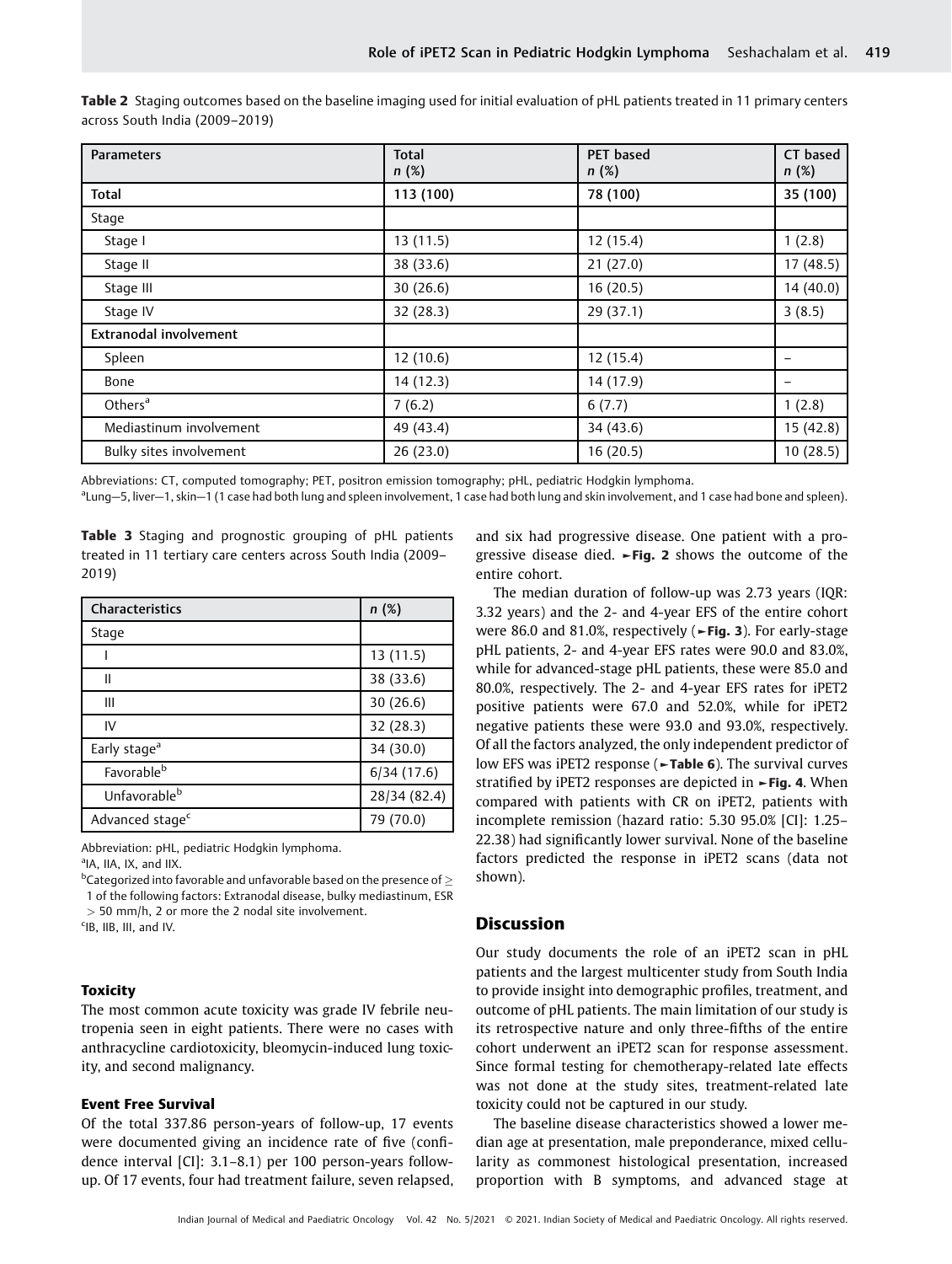Table 4 Treatment profile of pHL patients treated in 11 tertiary care centers across South India (2009–2019)

| Characteristics<br>n(%)     | <b>Total</b><br>n(%) | Early stage<br>n(%) | Advanced stage |
|-----------------------------|----------------------|---------------------|----------------|
| Total                       | 113(100)             | 34 (100)            | 79 (100)       |
| Number of ABVD cycles       |                      |                     |                |
| 2 ABVD                      |                      | 3(8.8)              | -              |
| 4 ABVD                      | -                    | 15(44.1)            | 9(11.3)        |
| 6 ABVD                      |                      | 15 (44.1)           | 42 (53.1)      |
| 8 ABVD                      | -                    | (3.0)               | 28 (35.4)      |
| Combined modality treatment | 24(21.2)             | 9(26.5)             | 15(18.9)       |

Abbreviations: ABVD, Adriamycin/Bleomycin/Vinblastine/Dacarbazine; pHL, pediatric Hodgkin lymphoma.

| <b>Table 5</b> Response assessment of pHL patients treated in 11 tertiary care centers across South India (2009–2019) |  |  |  |
|-----------------------------------------------------------------------------------------------------------------------|--|--|--|
|                                                                                                                       |  |  |  |

| Response            | <b>Total</b>     | <b>CR</b><br>n(%) | PR <sup>a</sup><br>n(%) | SD <sup>a</sup><br>n(%) | PD <sup>a</sup><br>n(%) |
|---------------------|------------------|-------------------|-------------------------|-------------------------|-------------------------|
| IR response         |                  |                   |                         |                         |                         |
| Total               | 113              | 81 (71.7)         | 28 (24.8)               | 1(0.8)                  | 3(2.7)                  |
| PET based           | 87               | 69 (79.4)         | 17 (19.5)               | -                       | 1(1.1)                  |
| CT based            | 26               | 12(46.1)          | 11(42.4)                | 1(3.8)                  | 2(7.7)                  |
| <b>EOT</b> response |                  |                   |                         |                         |                         |
| Total               | 105 <sup>b</sup> | 88 (83.8)         | 11(10.5)                | 2(1.9)                  | 4(3.8)                  |
| PET based           | 65               | 57 (87.7)         | 6(9.2)                  | -                       | 2(3.1)                  |
| CT based            | 40               | 31(77.5)          | 5(12.5)                 | 2(5.0)                  | 2(5.0)                  |

Abbreviations: CR, complete remission; CT, computed tomography; EOT, end of treatment; IR, interim response; PD, progressive disease; PET, positron emission tomography; pHL, pediatric Hodgkin lymphoma; PR, partial remission; SD, stable disease.

<sup>a</sup>Number in the parentheses denotes row percentage.

<sup>b</sup>Eight patients missed end of treatment assessment.



Fig. 1 Flowchart depicting the outcome of pHL patients with iPET2 scan treated in 11 primary centers across South India (2009–2019). Abbreviations: CHIP, Childhood Hodgkin International Prognostic; pHL, pediatric Hodgkin lymphoma; iPET2, interim PETscan after two cycles; CR, complete response. One patient with progressive disease in iPET2 underwent salvage chemotherapy and transplant following which he is alive and disease free.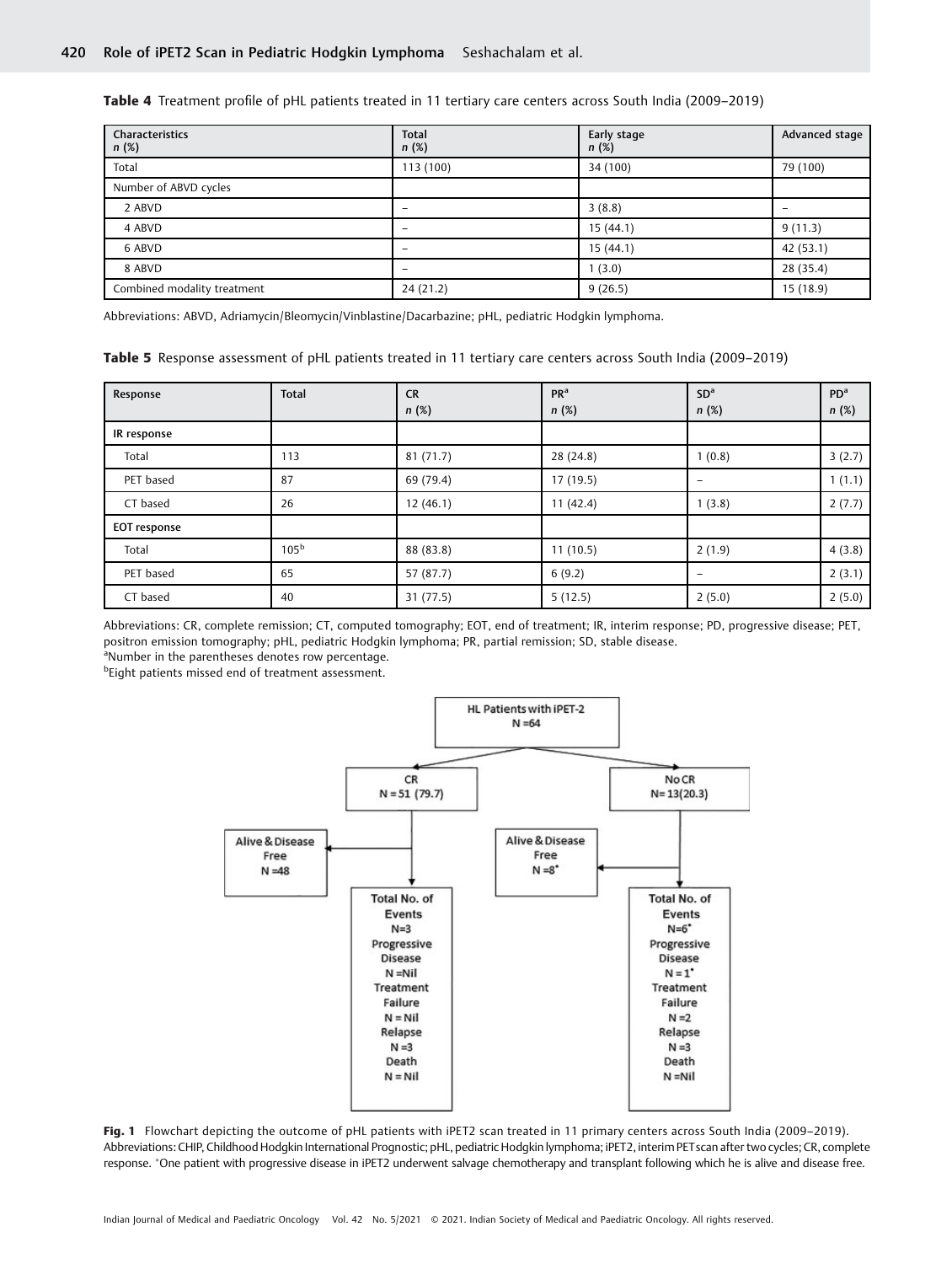

Fig. 2 Flowchart depicting the outcome of all pHL patients treated in 11 primary centers across South India (2009–2019). Abbreviation: pHL, pediatric Hodgkin lymphoma. \*One patient died due to progressive disease, so the event is taken as a progressive disease for analysis.



Fig. 3 Event-free survival of pHL patients treated in 11 primary centers across South India (2009–2019): (n = 113). pHL, pediatric Hodgkin lymphoma.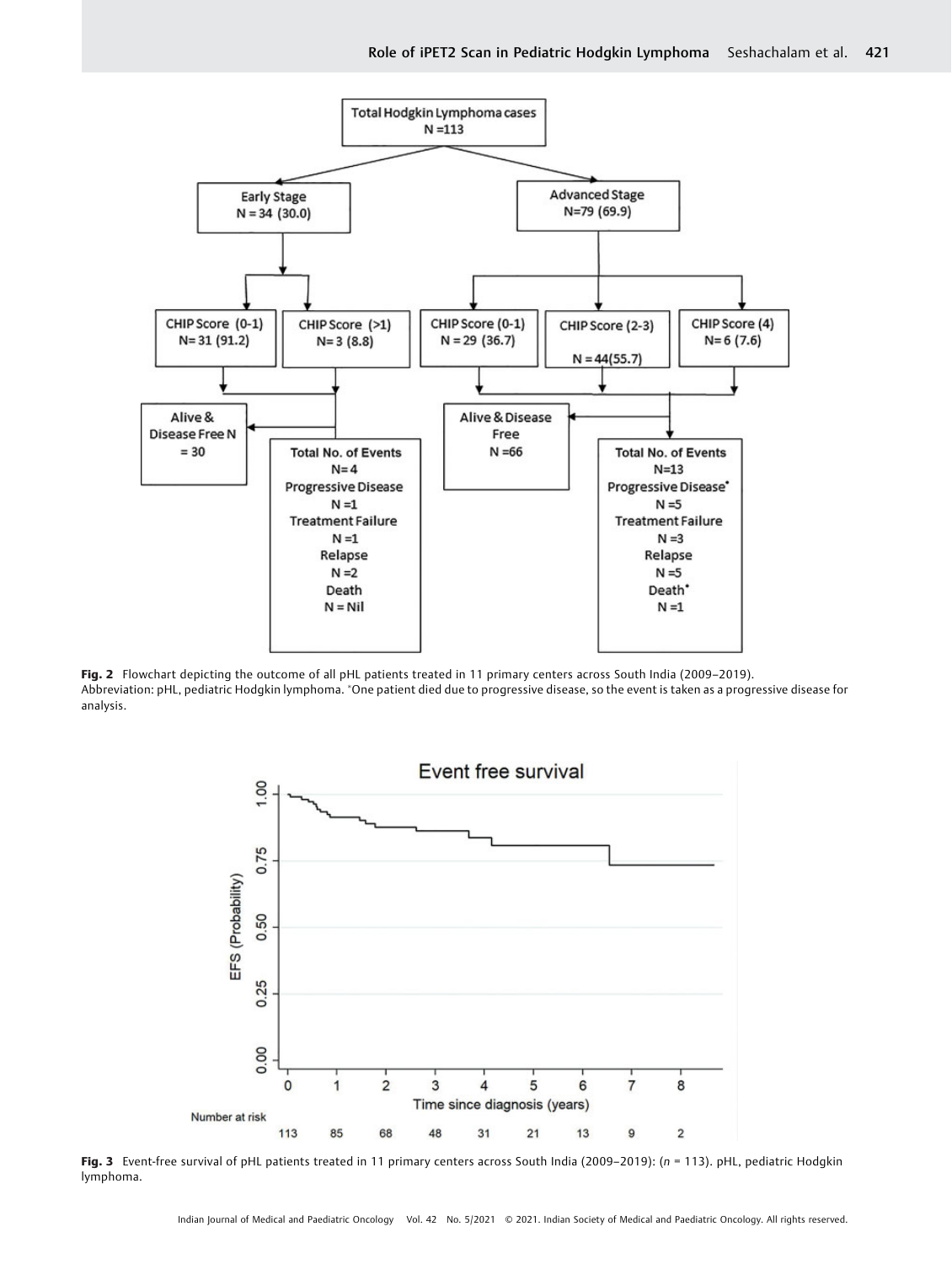Table 6 Association of factors (unadjusted analysis) with event-free survival of pHL patients treated in 11 tertiary care centers across South India (2009–2019)

| <b>Parameters</b>       |               | Hazard ratio | <b>CI</b>       | p-Value |
|-------------------------|---------------|--------------|-----------------|---------|
| Sex                     | Male          | Reference    |                 |         |
|                         | Female        | 1.154        | $0.403 - 3.308$ | 0.790   |
| B-symptoms              | Absent        | 0.619        | $0.233 - 1.644$ | 0.336   |
|                         | Present       | Reference    |                 |         |
| Stage                   |               | 0.676        | $0.075 - 6.078$ | 0.727   |
|                         | $\mathbf{II}$ | 0.993        | 0.266-3.702     | 0.992   |
|                         | III           | 1.604        | $0.467 - 5.507$ | 0.453   |
|                         | IV            | Reference    |                 |         |
| Bulky mediastinum       | Yes           | Reference    |                 |         |
|                         | <b>No</b>     | 0.776        | $0.273 - 2.209$ | 0.635   |
| Extranodal present      | Yes           | Reference    |                 |         |
|                         | <b>No</b>     | 1.077        | $0.347 - 3.343$ | 0.898   |
| Mediastinum involvement | Yes           | Reference    |                 |         |
|                         | <b>No</b>     | 0.999        | $0.385 - 2.596$ | 0.999   |
| $HB < 10.5$ gm/dL       | Yes           | Reference    |                 |         |
|                         | <b>No</b>     | 1.214        | $0.440 - 3.351$ | 0.708   |
| CHIP score              | Low risk      | 1.627        | 0.590-4.486     | 0.347   |
|                         | High risk     | Reference    |                 |         |
| iPET-2                  | No CR         | 5.305        | 1.258-22.38     | 0.023   |
|                         | <b>CR</b>     | Reference    |                 |         |
| Radiation               | Given         | 0.831        | $0.086 - 8.004$ | 0.831   |
|                         | Not given     | Reference    |                 |         |

Abbreviations: CHIP score, Childhood Hodgkin International Prognostic score; CI, confidence interval; CR, complete response; iPET2, interim PET scan after two cycles; NS, not significant; pHL, pediatric Hodgkin lymphoma.



Fig. 4 Event-free survival of pHL patients treated in 11 primary centers across South India (2009-2019): Stratified by interim positron emission tomography scan after two cycles of first-line therapy (iPET2). iPET2, interim positron emission tomography 2; pHL, pediatric Hodgkin lymphoma.

Indian Journal of Medical and Paediatric Oncology Vol. 42 No. 5/2021 © 2021. Indian Society of Medical and Paediatric Oncology. All rights reserved.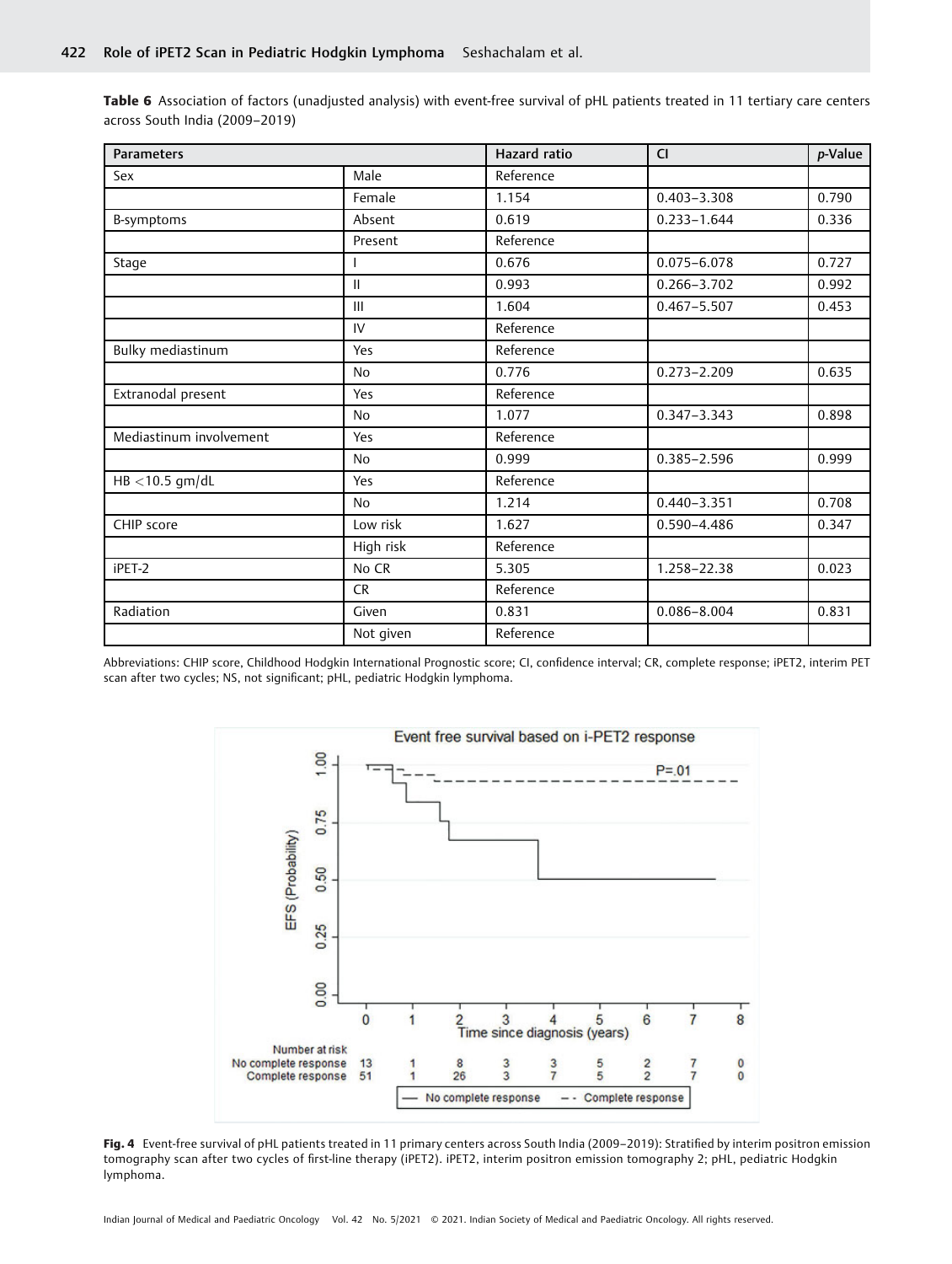presentation. Similar findings were reported in previous studies from India. 15–19,41,42

In our study, one-half of patients had B symptoms, a quarter of patients presented with bulky disease, and two-third was diagnosed with advanced-stage disease. Similar findings were reported in other Indian studies. 16,19,35,36,41,43–46

Three-fourth of the patients underwent PET scan as an initial staging investigation and one-fourth had CT scan. We noticed more stage IV and extranodal involvement with PET-based imaging. Increased sensitivity and specificity of PET scan in comparison to CT scan-based staging are well reported in the literature.<sup>28,47-50</sup> However, considering the extensive patient preparation, long examination time, increased cost, and limited availability of PET scan, it is very important to identify the impact of PETbased upstaging on the treatment protocol and long-term outcome.

Treatment offered to our patients was heterogeneous due to the evolution of pHL management over the years and the multicentric nature of our study. Nearly 92.0% of the study population completed treatment and 83.8% achieved CR at the end of treatment. Similar CR rates with ABVD were reported from other centers.<sup>29,41,42</sup> A combined modality approach was used in one-fourth of early-stage patients and one-fifth of advanced-stage patients. The primary aim of combined modality treatment in pHL is to strike a balance between cure and late toxicity. In a resource-limited setting, factors like management cost, treatment abandonment, availability of a pediatric oncologist, and lack of transplant centers play a key role in the outcome. As the number of relapsed pHL undergoing salvage chemotherapy and transplant is low, most of the Indian centers aim for the high cure rate with low relapses and continue to use ABVD chemotherapy.<sup>41,42</sup> In our study, one out of the 17 patients with adverse outcome was rescued using salvage chemotherapy and transplant.

Three-fifths of our patients underwent iPET2 scan, of which 20.3% did not achieve CR. Several studies have reported an iPET2 positive rate between 7.6 and 33.3%. In our study, none of the patients underwent treatment modification based on the iPET2 response. In comparison with adult HL patients, the studies on iPET2 response adapted treatment modification in pHL are sparse.<sup>26,31-34</sup>

In our study, patients not achieving CR in the iPET2 scan had five times increased risk of an adverse outcome when compared with patients achieving CR. Results from several studies on the role of iPET scan in the management of pHL are varied and conflicting. A prospective Indian study of the 57 pHL patients by Bakhshi et al from India has suggested posttreatment PET scan rather iPET scan to be a predictor of outcome in pHL patients.<sup>27</sup> The study concluded iPET2 imaging to have low sensitivity with no significant impact on EFS and OS. However, the study showed iPET2 imaging to have higher specificity for predicting relapse (91.4%) than CT imaging(40.3%) ( $p < 0.0001$ ).<sup>25</sup> A retrospective Indian study of 49 pHL patients on ABVD chemotherapy by Totadri et al has demonstrated the possibility of omitting radiation in patients who achieve metabolic remission on iPET2 scan.<sup>51</sup> A study by Furth et al on iPET2 response assessment demonstrated excellent negative predictive value but a poor positive predictive value (PPV) for relapse.<sup>28</sup> Another study by Ilivitzki et al showed a higher PPV for the same.<sup>30</sup> Few retrospective studies have shown high sensitivity of iPET assessment.<sup>27,29,31</sup> Interim analysis from Euronet-HD showed the feasibility of eliminating RT for patients achieving CR in iPET2 scan after two cycles of OEPA. However, long-term outcome of Euronet-HD study is awaited.<sup>14</sup> Above-mentioned studies were limited by the small number of subjects, short follow-up, retrospective nature, and lack of uniform assessment criteria.27–29,52,53 Prospective large randomized study to assess the role of treatment intensification for pHL patients not achieving CR in iPET2 imaging is the need of the hour.

Children's Oncology Group has identified CHIP score as an effective marker for predicting outcome in pHL patients.<sup>24</sup> In our study, there is no difference in outcome for CHIP scorebased low-risk and high-risk subgroups. A similar finding was reported by Khedr et al from Cairo, Egypt.<sup>25</sup> Probably, the role of CHIP score in pHL patients treated with ABVD chemotherapy needs further evaluation.

Our study confirms the prognostic value PET scan for all children with pHL for staging and response assessment. Not achieving CR on the iPET2 scan indicates poor prognosis and warrants clinical trial enrollment for a better outcome.

## Funding

Local investigators had the responsibility of collecting the data and entering into the database. Preexisting local resources were used to collect the required information. Hence, no funding was required for this research project

#### Conflict of Interest None.

# Acknowledgments

The research was based on the data shared by the members of Collaborative Medical Oncology Group (CMOG), India. Joseph Joy, Dr. Hariharan K, and Yogesh Achuthanarayanan provided support in data extraction/analysis.

#### References

- 1 Horning SJ, Williams J, Bartlett NL, et al. Assessment of the Stanford V regimen and consolidative radiotherapy for bulky and advanced Hodgkin's disease: Eastern Cooperative Oncology Group pilot study E1492. J Clin Oncol 2000;18(05):972–980
- 2 Radford JA, Rohatiner AZS, Ryder WDJ, et al. ChlVPP/EVA hybrid versus the weekly VAPEC-B regimen for previously untreated Hodgkin's disease. J Clin Oncol 2002;20(13):2988–2994
- 3 Chisesi T, Federico M, Levis A, et al.Intergruppo Italiano Linfomi. ABVD versus Stanford V versus MEC in unfavourable Hodgkin's lymphoma: results of a randomised trial. Ann Oncol 2002;13 (Suppl 1):102–106
- 4 Diehl V, Franklin J, Pfreundschuh M, et al. German Hodgkin's Lymphoma Study Group. Standard and increased-dose BEACOPP chemotherapy compared with COPP-ABVD for advanced Hodgkin's disease. N Engl J Med 2003;348(24):2386–2395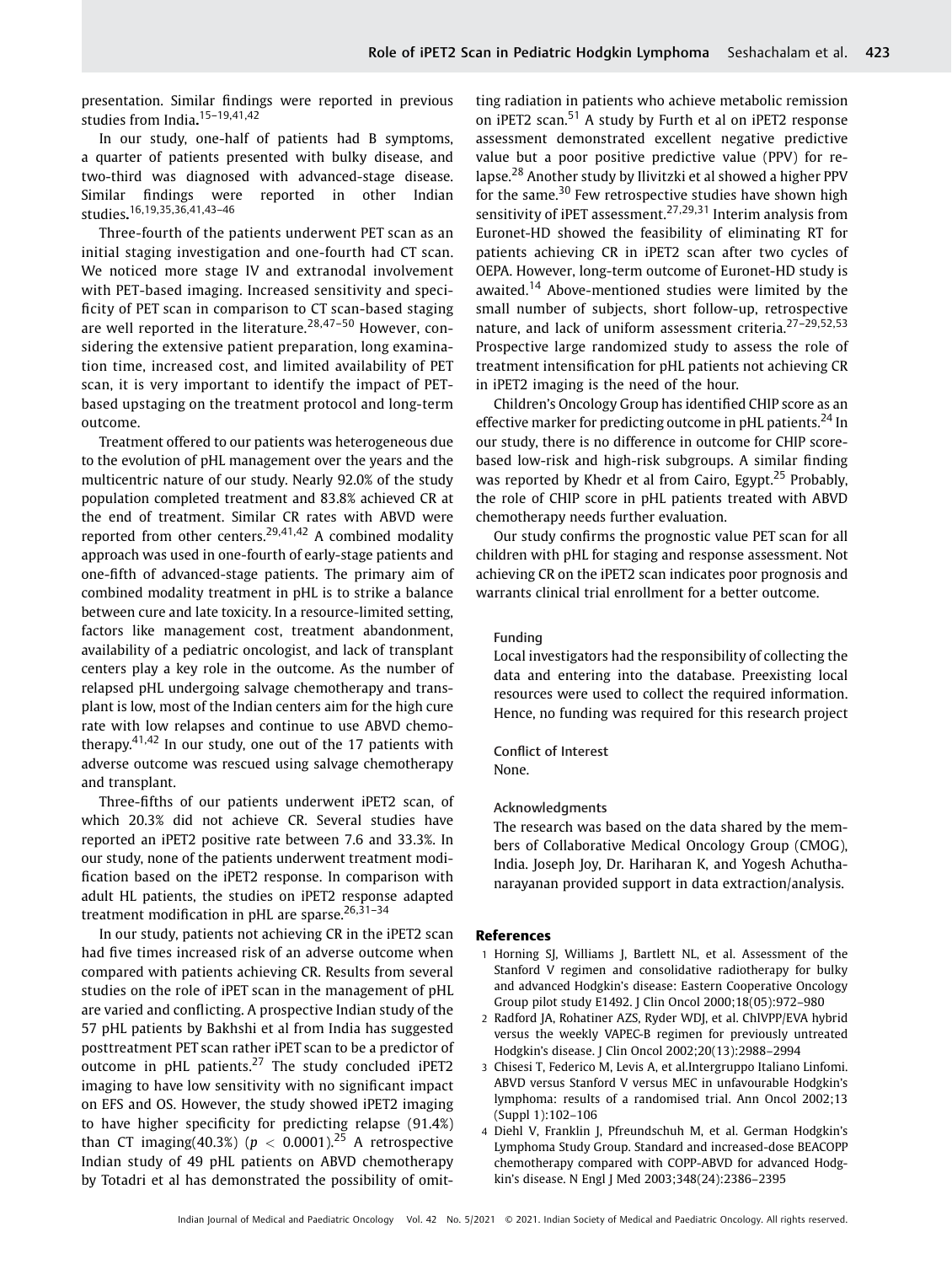- 5 Weiner MA, Leventhal B, Brecher ML, et al. Randomized study of intensive MOPP-ABVD with or without low-dose total-nodal radiation therapy in the treatment of stages IIB, IIIA2, IIIB, and IV Hodgkin's disease in pediatric patients: a Pediatric Oncology Group study. J Clin Oncol 1997;15(08):2769–2779
- 6 Maity A, Goldwein JW, Lange B, D'Angio GJ. Comparison of highdose and low-dose radiation with and without chemotherapy for children with Hodgkin's disease: an analysis of the experience at the Children's Hospital of Philadelphia and the Hospital of the University of Pennsylvania. J Clin Oncol 1992;10(06):929–935
- 7 Koh E-S, Tran TH, Heydarian M, et al. A comparison of mantle versus involved-field radiotherapy for Hodgkin's lymphoma: reduction in normal tissue dose and second cancer risk. Radiat Oncol 2007;2(01):13. Doi: 10.1186/1748-717X-2-13
- 8 Brämswig JH, Höornig-Franz I, Riepenhausen M, Schellong G. The challenge of pediatric Hodgkin's disease-where is the balance between cure and long-term toxicity?: A report of the West German multicenter studies DAL-HD-78, DAL-HD-82 and DAL-HD-85 Leuk Lymphoma 1990;3(03):183–193
- 9 Schellong G. Treatment of children and adolescents with Hodgkin's disease: the experience of the German-Austrian Paediatric Study Group. Baillieres Clin Haematol 1996;9(03):619–634
- 10 Schellong G, Hörnig-Franz I, Rath B, et al. [Reducing radiation dosage to 20-30 Gy in combined chemo-/radiotherapy of Hodgkin's disease in childhood. A report of the cooperative DAL-HD-87 therapy study]. Klin Padiatr 1994;206(04):253–262
- 11 Schellong G, Pötter R, Brämswig J, et al.The German-Austrian Pediatric Hodgkin's Disease Study Group. High cure rates and reduced long-term toxicity in pediatric Hodgkin's disease: the German-Austrian multicenter trial DAL-HD-90. J Clin Oncol 1999; 17(12):3736–3744
- 12 Donaldson SS, Kaplan HS. Complications of treatment of Hodgkin's disease in children. Cancer Treat Rep 1982;66(04):977- –989<http://www.ncbi.nlm.nih.gov/pubmed/7074658> Accessed April 15 2021
- 13 Mauz-Körholz C, Hasenclever D, Dörffel W, et al. Procarbazinefree OEPA-COPDAC chemotherapy in boys and standard OPPA-COPP in girls have comparable effectiveness in pediatric Hodgkin's lymphoma: the GPOH-HD-2002 study. J Clin Oncol 2010;28 (23):3680–3686
- 14 Ozuah NW, Marcus KJ, LaCasce AS, Billett AL. Excellent outcomes following response-based omission of radiotherapy in children and adolescents with intermediate or high-risk Hodgkin lymphoma. J Pediatr Hematol Oncol 2018;40(06):e338–e342
- 15 Kapoor G, Advani SH, Dinshaw KA, et al. Treatment results of Hodgkin's disease in Indian children. Pediatr Hematol Oncol 1995;12(06):559–569
- 16 Arya LS, Dinand V, Thavaraj V, et al. Hodgkin's disease in Indian children: outcome with chemotherapy alone. Pediatr Blood Cancer 2006;46(01):26–34
- 17 Büyükpamukçu M, Varan A, Akyüz C, et al. The treatment of childhood Hodgkin lymphoma: improved survival in a developing country. Acta Oncol 2009;48(01):44–51
- 18 Fadoo Z, Belgaumi A, Alam M, Azam I, Naqvi A. Pediatric lymphoma: a 10-year experience at a tertiary care hospital in Pakistan. J Pediatr Hematol Oncol 2010;32(01):e14–e18
- 19 Trehan A, Singla S, Marwaha RK, Bansal D, Srinivasan R. Hodgkin lymphoma in children: experience in a tertiary care centre in India. J Pediatr Hematol Oncol 2013;35(03):174–179
- 20 Diefenbach CS, Li H, Hong F, et al. Evaluation of the International Prognostic Score (IPS-7) and a Simpler Prognostic Score (IPS-3) for advanced Hodgkin lymphoma in the modern era. Br J Haematol 2015;171(04):530–538
- 21 Ganesan P, Dhanushkodi M, Ganesan TS, et al. Prognostic utility of the IPS 3 score for predicting outcomes in advanced Hodgkin lymphoma. Clin Lymphoma Myeloma Leuk 2019;19(02):116–122
- 22 Moccia AA, Donaldson J, Chhanabhai M, et al. International Prognostic Score in advanced-stage Hodgkin's lymphoma: al-

tered utility in the modern era. [ Clin Oncol 2012;30(27): 3383–3388

- 23 Tartas NE, Zerga M, Santos MI, Alfonso G, Amoroso M. International Prognostic Score (IPS) is not useful in stages I–II Hodgkin's lymphoma (HL) - an experience of the Buenos Aires Leukemia Group (BALG). Blood 2006;108:1[1http://www.bloodjournal.](http://www.bloodjournal.org/content/108/11/4659?sso-checked=true) [org/content/108/11/4659?sso-checked=true](http://www.bloodjournal.org/content/108/11/4659?sso-checked=true) Accessed April 15, 2021
- 24 Schwartz CL, Chen L, McCarten K, et al. Childhood Hodgkin International Prognostic Score (CHIPS) predicts event-free survival in Hodgkin lymphoma: a report from the Children's Oncology Group. Pediatr Blood Cancer 2017;64:4. Doi: 10.1002/ pbc.26278
- 25 Khedr R, Mahfouz S, Fathy H, Shalaby L. Childhood Hodgkin International Prognostic Score (CHIPS) and interim PET can predict event-free survival in Hodgkin lymphoma. Clin Lymphoma Myeloma Leuk 2019;19:S311. Doi: 10.1016/j. clml.2019.07.279
- 26 Metzger ML, Weinstein HJ, Hudson MM, et al. Association between radiotherapy vs no radiotherapy based on early response to VAMP chemotherapy and survival among children with favorable-risk Hodgkin lymphoma. JAMA 2012;307(24):2609–2616. Doi: 10.1001/jama.2012.5847
- 27 Bakhshi S, Bhethanabhotla S, Kumar R, et al. Posttreatment PET/CT rather than interim PET/CT using Deauville criteria predicts outcome in pediatric Hodgkin lymphoma: a prospective study comparing PET/CT with conventional imaging. J Nucl Med 2017;58(04):577–583
- 28 Furth C, Steffen IG, Amthauer H, et al. Early and late therapy response assessment with [18F]fluorodeoxyglucose positron emission tomography in pediatric Hodgkin's lymphoma: analysis of a prospective multicenter trial. J Clin Oncol 2009;27(26): 4385–4391
- 29 Hussein S1, Moustafa H 1, Omar W 2, El-Haddad, A 3. FDG-PET/CT in Early Assessment of Response to Therapy in Pediatric Hodgkin Lymphoma. Egyptian J.Nucl. Med., Vol 72013
- 30 Ilivitzki A, Radan L, Ben-Arush M. Israel O, Ben-Barak A. Early interim FDG PET/CT prediction of treatment response and prognosis in pediatric Hodgkin disease-added value of low-dose CT. Pediatr Radiol 2013;43(01):86–92
- 31 Seshachalam A, Karpurmath SV, Rathnam K, et al. Does interim PET scan after 2 cycles of ABVD predict outcome in Hodgkin lymphoma? Real-world evidence. J Glob Oncol 2019;5(05): 1–13
- 32 Dann EJ, Bairey O, Bar-Shalom R, et al. Modification of initial therapy in early and advanced Hodgkin lymphoma, based on interim PET/CT is beneficial: a prospective multicentre trial of 355 patients. Br J Haematol 2017;178(05): 709–718
- 33 Ganesan P, Kumar L, Raina V, et al. Hodgkin's lymphoma–longterm outcome: an experience from a tertiary care cancer center in North India. Ann Hematol 2011;90(10):1153–1160
- 34 Johnson P, Federico M, Kirkwood A, et al. Adapted treatment guided by interim PET-CT scan in advanced Hodgkin's lymphoma. N Engl J Med 2016;374(25):2419–2429
- 35 WHO Classification of Tumours of Haematopoietic and Lymphoid Tissues. Fourth Edition - WHO - OMS -. http://apps.who.int/bookorders/anglais/detart1.jsp?codlan=1&codcol=70&codcch=4002. Accessed April 15, 2021
- 36 Olweny CL. Cotswolds modification of the Ann Arbor staging system for Hodgkin's disease. J Clin Oncol 1990;8(09):1598[http://](http://www.ncbi.nlm.nih.gov/pubmed/2264856) [www.ncbi.nlm.nih.gov/pubmed/2264856](http://www.ncbi.nlm.nih.gov/pubmed/2264856) Accessed April 15, 2021
- 37 Bonadonna G, Zucali R, Monfardini S, De Lena M, Uslenghi C. Combination chemotherapy of Hodgkin's disease with Adriamycin, bleomycin, vinblastine, and imidazole carboxamide versus MOPP. Cancer 1975;36(01):252–25[9http://www.ncbi.nlm.nih.](http://www.ncbi.nlm.nih.gov/pubmed/54209) [gov/pubmed/54209](http://www.ncbi.nlm.nih.gov/pubmed/54209) Accessed April 15, 2021